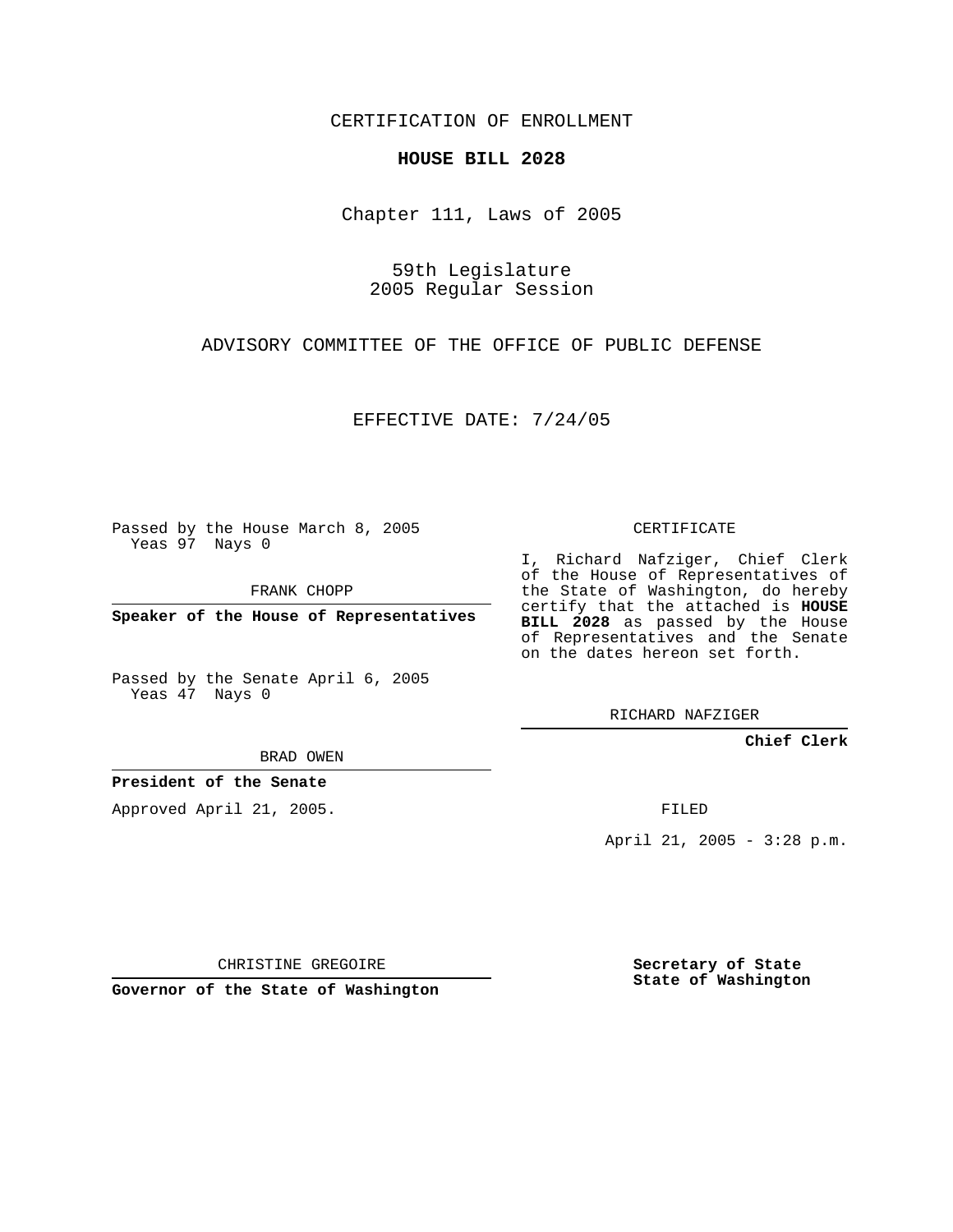## **HOUSE BILL 2028** \_\_\_\_\_\_\_\_\_\_\_\_\_\_\_\_\_\_\_\_\_\_\_\_\_\_\_\_\_\_\_\_\_\_\_\_\_\_\_\_\_\_\_\_\_

\_\_\_\_\_\_\_\_\_\_\_\_\_\_\_\_\_\_\_\_\_\_\_\_\_\_\_\_\_\_\_\_\_\_\_\_\_\_\_\_\_\_\_\_\_

Passed Legislature - 2005 Regular Session

**State of Washington 59th Legislature 2005 Regular Session**

**By** Representatives Kagi and Darneille; by request of Office of Public Defense

Read first time 02/15/2005. Referred to Committee on Judiciary.

 1 AN ACT Relating to the advisory committee of the office of public 2 defense; and amending RCW 2.70.030.

3 BE IT ENACTED BY THE LEGISLATURE OF THE STATE OF WASHINGTON:

 4 **Sec. 1.** RCW 2.70.030 and 1996 c 221 s 4 are each amended to read 5 as follows:

 6 (1) There is created an advisory committee consisting of the 7 following members:

 8 (a) Three persons appointed by the chief justice of the supreme 9 court, including the chair of the appellate indigent defense commission 10 identified in subsection (3) of this section;

11 (b) Two nonattorneys appointed by the governor;

 (c) Two senators, one from each of the two largest caucuses, appointed by the president of the senate; and two members of the house of representatives, one from each of the two largest caucuses, 15 appointed by the speaker of the house of representatives;

16 (d) One person appointed by the court of appeals executive 17 committee;

18 (e) One person appointed by the Washington state bar association.